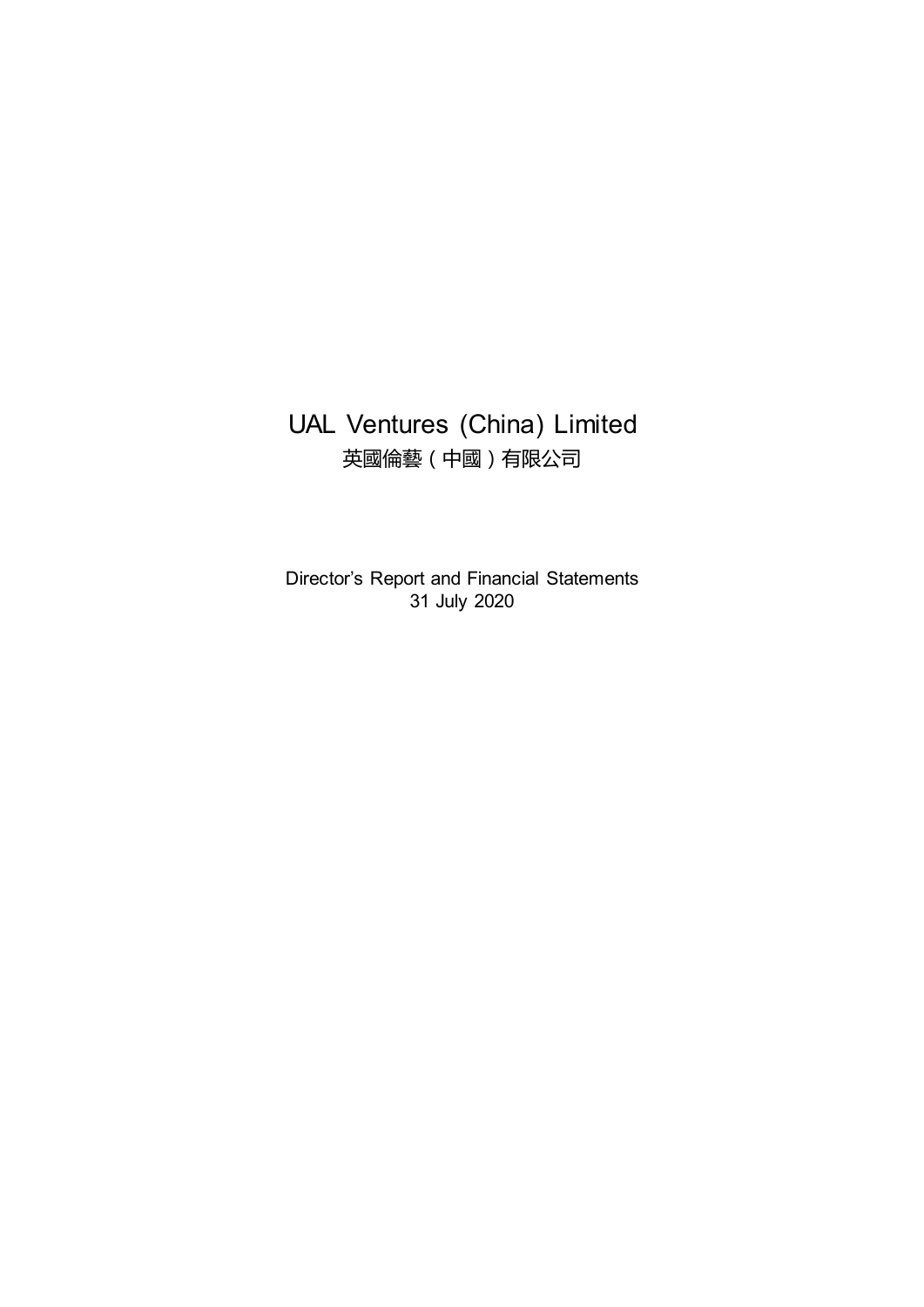# Director's report

The director submits herewith her annual report together with the audited financial statements for the year ended 31 July 2020.

## **Principal place of business**

UAL Ventures (China) Limited ("the company") is a company incorporated and domiciled in Hong Kong and has its registered office and principal place of business at Suite 1701-02, 17/F, FWD Financial Centre, 308 Des Voeux Road Central, Hong Kong.

# **Principal activities**

The company has remained inactive during the year.

#### **Share capital**

Details of the share capital of the company are set out in note 5 to the financial statements. There were no movements during the year ended 31 July 2020.

# **Director**

The director during the financial year and up to the date of this report was:

Kan Mun Kiu Justin

At no time during the year was the company, or any of its holding companies or fellow subsidiaries a party to any arrangement to enable the director of the company to acquire benefits by means of the acquisition of shares in or debentures of the company or any other body corporate.

## **Director's interests in transactions, arrangements or contracts**

No contracts of significance to which the company, any of its holding companies or fellow subsidiaries was a party, and in which a director of the company had a material interest, subsisted at the end of the year or at any time during the year.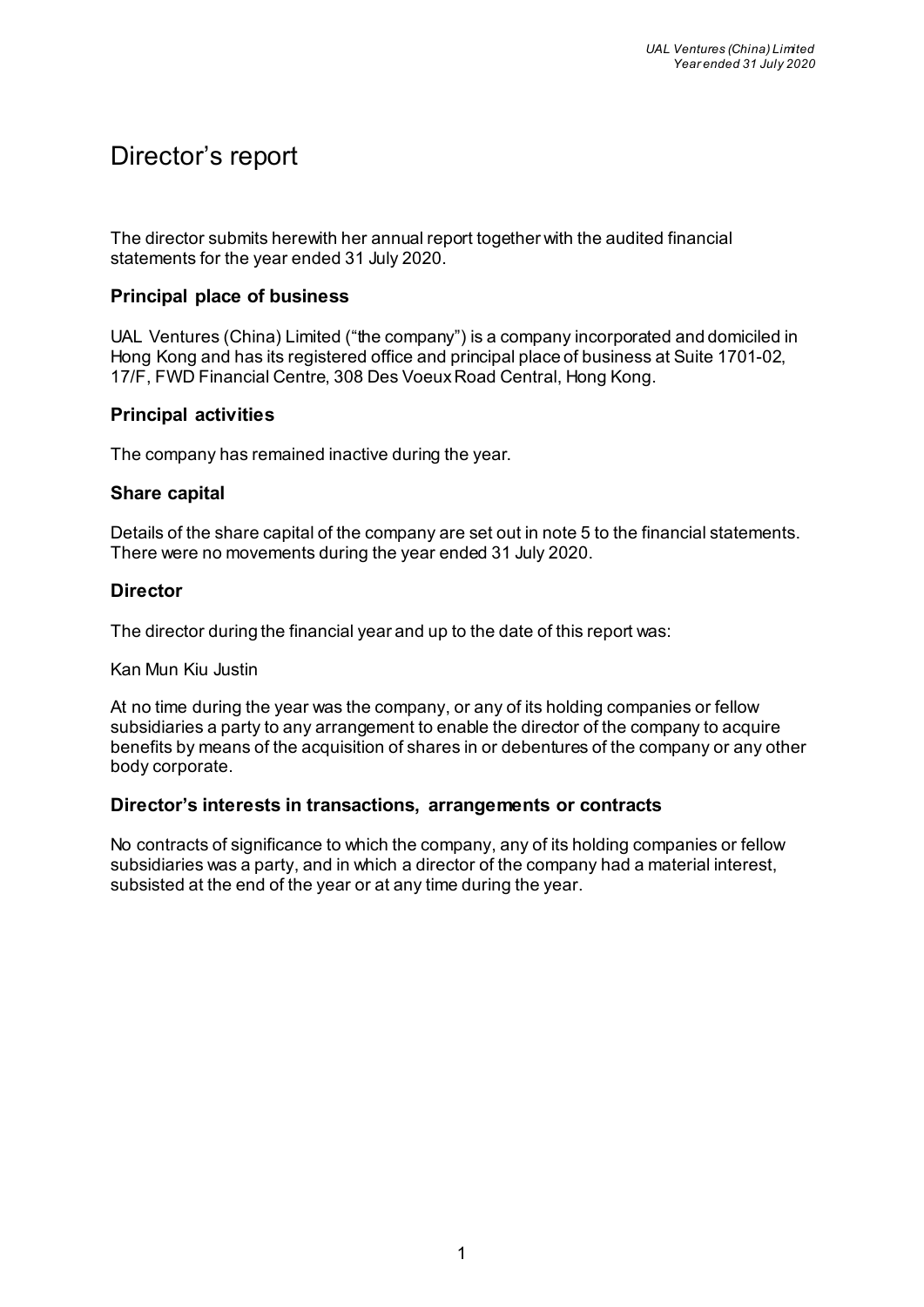# Statement of financial position at 31 July 2020

*(Expressed in Hong Kong dollars)*

|                                             | <b>Notes</b> | 2020<br>\$ | 2019<br>\$ |
|---------------------------------------------|--------------|------------|------------|
| <b>Current liabilities</b>                  |              |            |            |
| Amounts due to a holding company            | 3            | 32,267     | 32,267     |
| Net current liabilities and net liabilities |              | (32, 267)  | (32,267)   |
| <b>Capital and reserve</b>                  |              |            |            |
| Share capital<br><b>Accumulated losses</b>  | 5            | (32, 268)  | (32, 268)  |
| <b>Total deficit</b>                        |              | (32,267)   | (32,267)   |

Approved and authorised for issue by the sole director on 3 December 2020.

Kan Mun Kiu Justin Director

The notes on page 3 to 7 form part of these financial statements.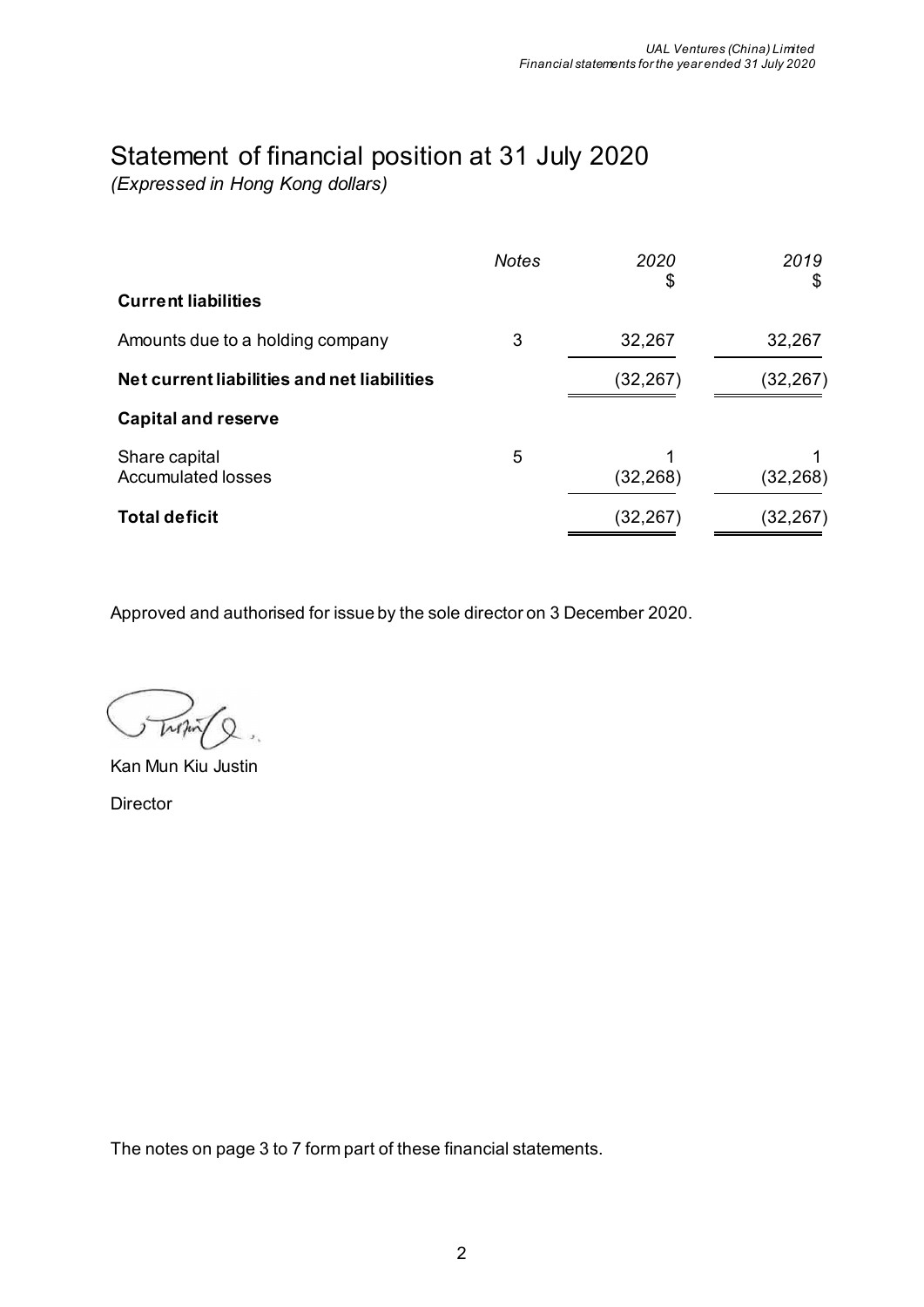# Notes to the financial statements

*(Expressed in Hong Kong dollars unless otherwise indicated)* 

# **1 Significant accounting policies**

#### *(a) Statement of compliance*

These financial statements have been prepared in accordance with all applicable Hong Kong Financial Reporting Standards ("HKFRSs"), which collective term includes all applicable individual Hong Kong Financial Reporting Standards, Hong Kong Accounting Standards ("HKASs") and Interpretations issued by the Hong Kong Institute of Certified Public Accountants ("HKICPA"), accounting principles generally accepted in Hong Kong and the requirements of the Hong Kong Companies Ordinance. Significant accounting policies adopted by the company are disclosed below.

The HKICPA has issued certain new and revised HKFRSs that are first effective or available for early adoption for the current accounting period of the company. The adoption of the new and revised HKFRSs has no significant impact on the financial statements of the company for the year ended 31 July 2020

The company has not applied any new standard that is not yet effective for the current accounting period (see note 8).

#### *(b) Basis of preparation of the financial statements*

The measurement basis used in the preparation of the financial statements is the historical cost basis.

Notwithstanding that the company had net current liabilities and net liabilities of \$32,267 at 31 July 2020, these financial statements have been prepared on a going concern basis as the company's ultimate parent, University of the Arts London confirmed that it will not call upon the company to repay the amounts due to the parent within the next twelve months from the date of these financial statements.

The preparation of financial statements in conformity with HKFRSs requires management to make judgements, estimates and assumptions that affect the application of policies and reported amounts of assets, liabilities, income and expenses. The estimates and associated assumptions are based on historical experience and various other factors that are believed to be reasonable under the circumstances, the results of which form the basis of making the judgements about carrying values of assets and liabilities that are not readily apparent from other sources. Actual results may differ from these estimates.

The estimates and underlying assumptions are reviewed on an ongoing basis. Revisions to accounting estimates are recognised in the period in which the estimate is revised if the revision affects only that period, or in the period of the revision and future periods if the revision affects both current and future periods.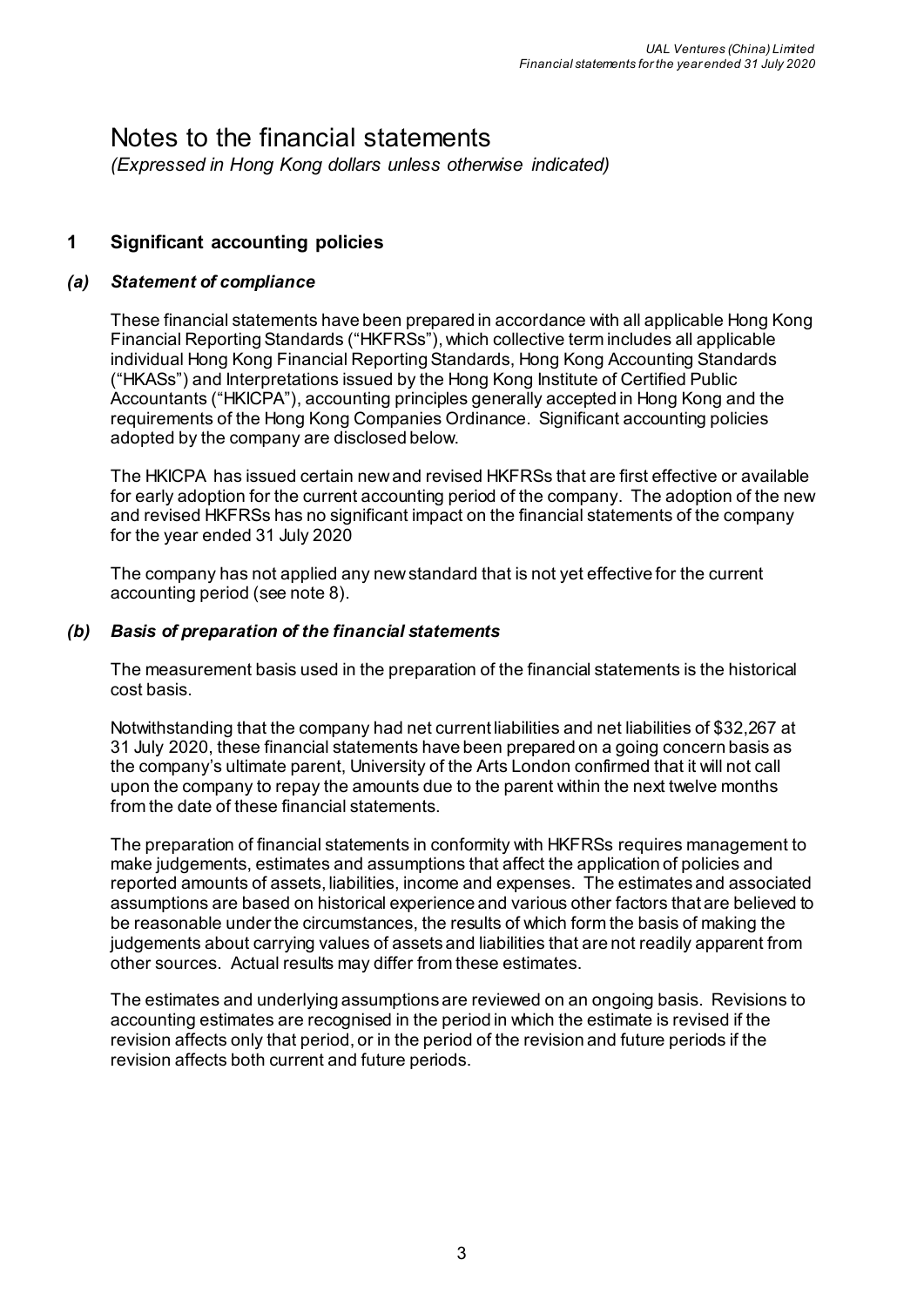# **1 Significant accounting policies (continued)**

#### *(c) Statement of profit or loss and other comprehensive income*

During the years ended 31 July 2020 and 2019, the company earned no income and all of its expenses, including audit fee of nil (2019: nil) have been borne by the company's ultimate holding company which has waived its right of recovery thereof. Accordingly, no statement of profit or loss and other comprehensive income has been prepared.

#### *(d) Statement of changes in equity and cash flow statement*

There have been no change in equity and no cash and cash equivalents for the years ended 31 July 2020 and 2019. Accordingly, no statement of changes in equity and cash flow statement have been prepared.

#### *(e) Payables*

Payables are initially recognised at fair value and subsequently stated at amortised cost unless the effect of discounting would be immaterial, in which case they are stated at cost.

#### *(f) Income tax*

Current tax is the expected tax payable on the taxable income for the year, using tax rates enacted or substantively enacted at the end of the reporting period, and any adjustment to tax payable in respect of previous years.

Deferred tax assets and liabilities arise from deductible and taxable temporary differences respectively, being the differences between the carrying amounts of assets and liabilities for financial reporting purposes and their tax bases. Deferred tax assets also arise from unused tax losses and unused tax credits. Apart from differences which arise on initial recognition of assets and liabilities, all deferred tax liabilities, and all deferred tax assets to the extent that it is probable that future taxable profits will be available against which the asset can be utilised, are recognised.

#### *(g) Provisions and contingent liabilities*

Provisions are recognised for liabilities of uncertain timing or amount when the Company has a legal or constructive obligation arising as a result of a past event, it is probable that an outflow of economic benefits will be required to settle the obligation and a reliable estimate can be made. Where the time value of money is material, provisions are stated at the present value of the expenditure expected to settle the obligation.

Where it is not probable that an outflow of economic benefits will be required, or the amount cannot be estimated reliably, the obligation is disclosed as a contingent liability, unless the probability of outflow of economic benefits is remote. Possible obligations, whose existence will only be confirmed by the occurrence or non-occurrence of one or more future events are also disclosed as contingent liabilities unless the probability of outflow of economic benefits is remote.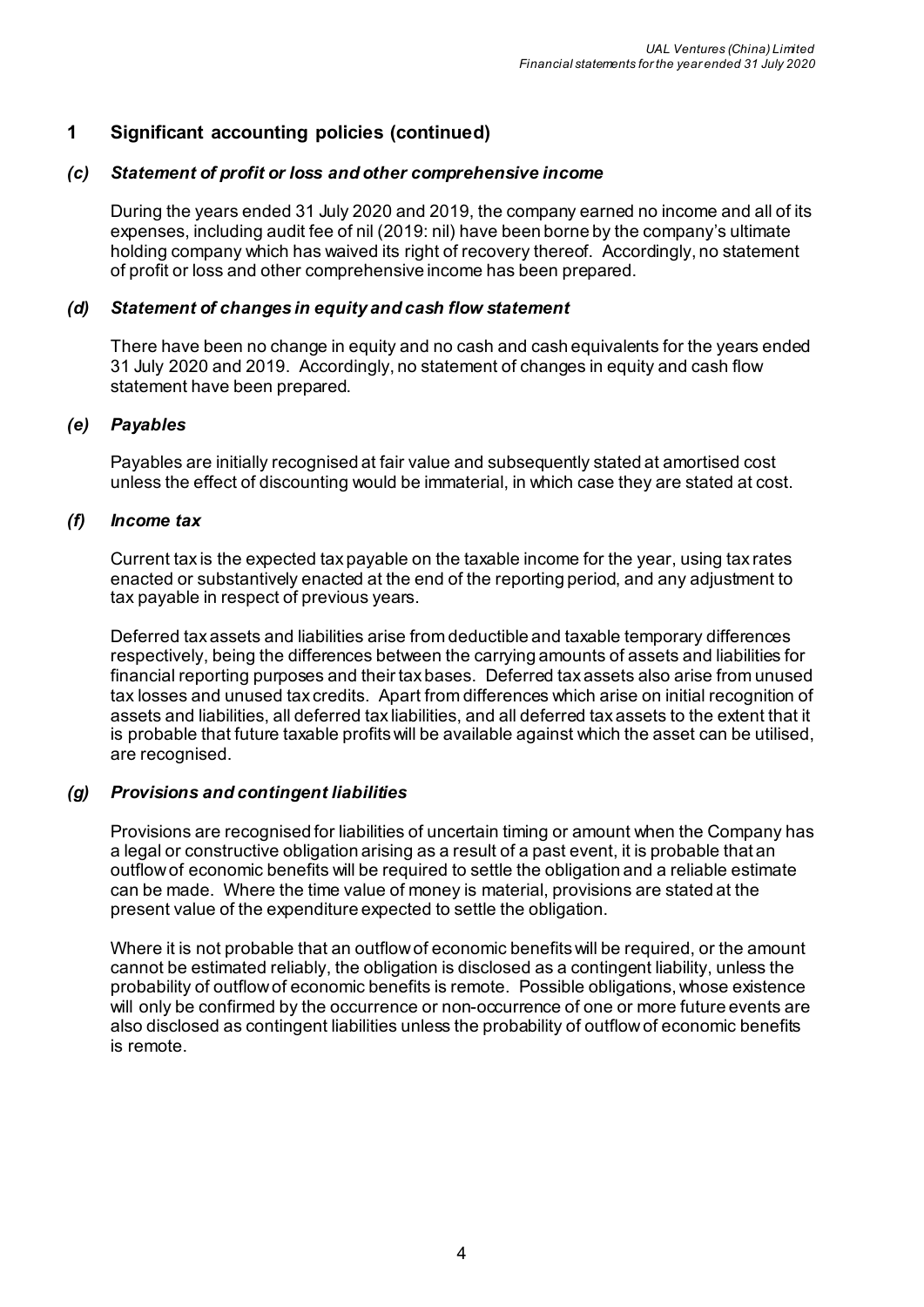# **1 Significant accounting policies (continued)**

#### *(h) Related parties*

- (a) A person, or a close member of that person's family, is related to the company if that person:
	- (i) has control or joint control over the company;
	- (ii) has significant influence over the company; or
	- (iii) is a member of the key management personnel of the company or the company's parent.
- (b) An entity is related to the company if any of the following conditions applies:
	- (i) The entity and the company are members of the same group (which means that each parent, subsidiary and fellow subsidiary is related to the others).
	- (ii) One entity is an associate or joint venture of the other entity (or an associate or joint venture of a member of a group of which the other entity is a member).
	- (iii) Both entities are joint ventures of the same third party.
	- (iv) One entity is a joint venture of a third entity and the other entity is an associate of the third entity.
	- (v) The entity is a post-employment benefit plan for the benefit of employees of either the company or an entity related to the company.
	- (vi) The entity is controlled or jointly controlled by a person identified in (a).
	- (vii) A person identified in (a)(i) has significant influence over the entity or is a member of the key management personnel of the entity (or of a parent of the entity).
	- (viii) The entity, or any member of a group of which it is a part, provides key management personnel services to the company or to the company's parent.

Close members of the family of a person are those family members who may be expected to influence, or be influenced by, that person in their dealings with the entity.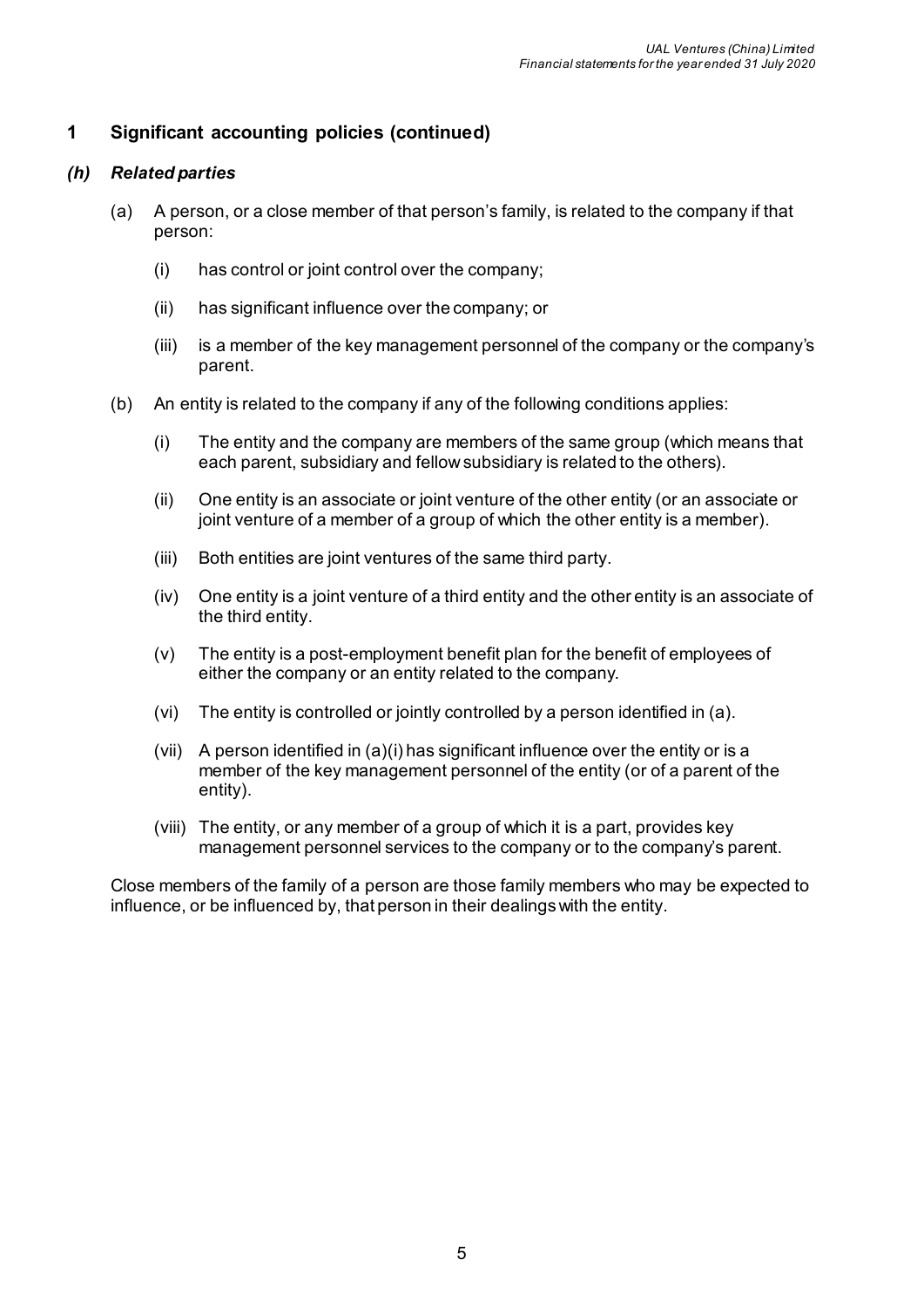## **2. Status of the company and income tax**

- *(a)* The company has remained inactive during the year.
- *(b)* No provision for Hong Kong Profits Tax has been made for the year ended 31 July 2020 (2019: nil) as the company had no assessable profits for the current year and prior year.

#### **3. Amounts due to a holding company**

The amounts due to a holding company are unsecured, interest-free and have no fixed terms of repayment.

#### **4. Director's emoluments**

No emoluments of any kind were paid to the sole director during the year ended 31 July 2020 (2019: nil) and therefore no director's emoluments are disclosed pursuant to section 383(1) of the Hong Kong Companies Ordinance and Part 2 of the Companies (Disclosure of Information about Benefits of Directors) Regulation.

#### **5. Share capital**

#### *(a) Issued share capital*

|                                       | 2020<br>No. of |        | No. of | 2019   |  |
|---------------------------------------|----------------|--------|--------|--------|--|
|                                       | share          | Amount | share  | Amount |  |
| Ordinary share, issued and fully paid |                |        |        |        |  |
| At 1 August and 31 July               |                |        |        |        |  |

In accordance with Section 135 of the Hong Kong Companies Ordinance, the ordinary share of the company does not have a par value.

The holder of ordinary share is entitled to receive dividends as declared from time to time and is entitled to one vote per share at meetings of the company. All ordinary shares rank equally with regard to the company's residual assets.

#### *(b) Capital management*

The company manages its capital to ensure that the company will meet its working capital requirements when considering required returns to shareholder and options available in relation to the balance of debt and deficit. The management reviews the capital structure and considers the cost of capital and risk associated with each. In view of this, where required, the company will balance its overall capital structure through the payment of dividends and issue of new shares as it sees fit and appropriate.